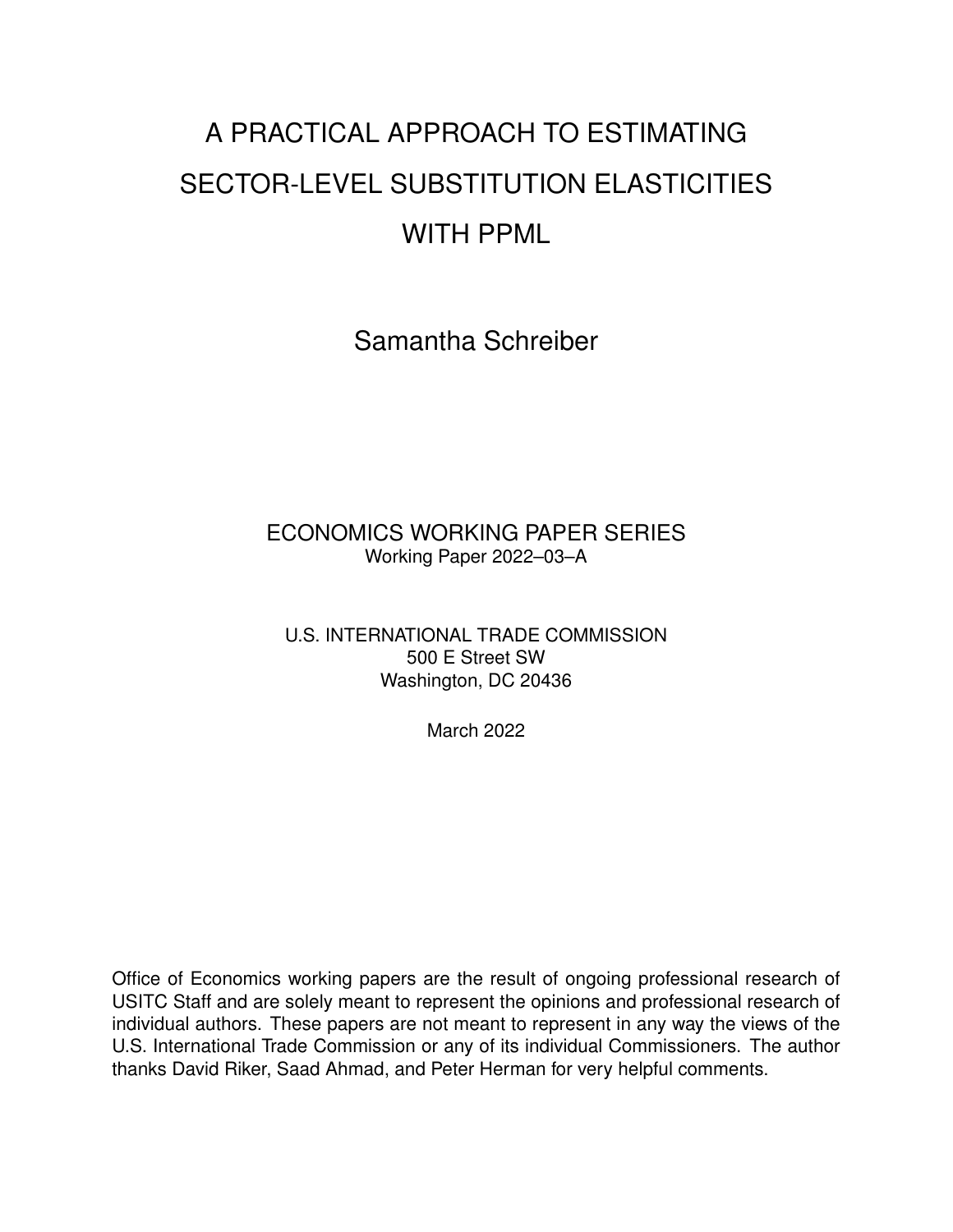A Practical Approach to Estimating Sector-Level Substitution Elasticities with PPML Samantha Schreiber March 2022

#### **Abstract**

In this paper, we provide a practical approach to estimating the elasticity of substitution by sector using a PPML estimator, building on the methodology described in Riker (2020). The method is illustrated by estimating elasticities for NAICS 3-digit and 6-digit manufacturing sectors. The PPML estimates are compared with estimates produced using OLS and across different levels of aggregation in the data. We find that the PPML estimator tends to produce elasticity estimates that are larger and have greater variability than the OLS estimates.

Samantha Schreiber Research Division, Office of Economics [samantha.schreiber@usitc.gov](mailto:samantha.schreiber@usitc.gov)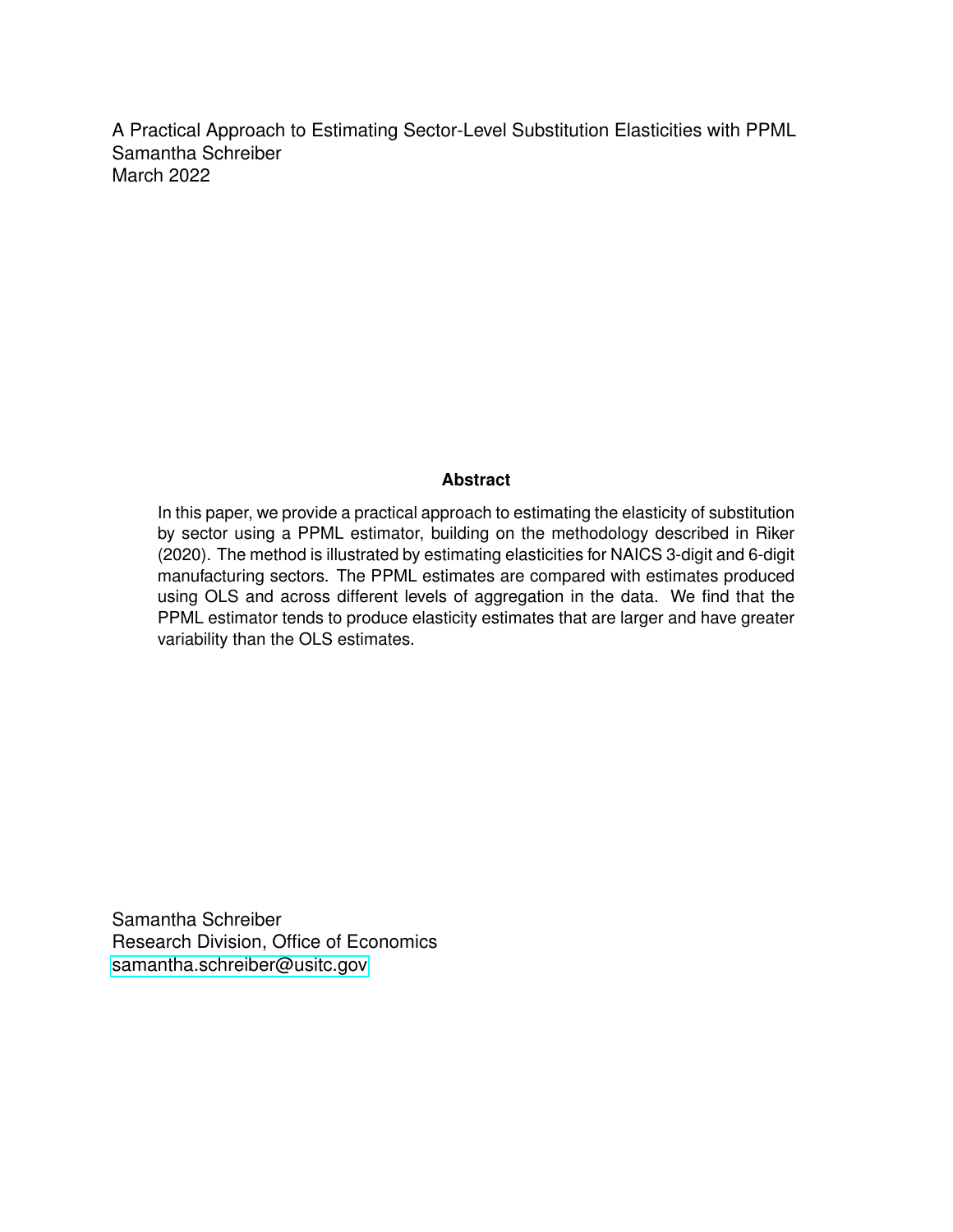#### 1 Introduction

The elasticity of substitution across varieties of a product is an important parameter in trade policy analysis. The parameter describes the willingness of consumers to shift sourcing after a relative price change. Considerable literature exists to quantify this parameter value using a variety of econometric methods (e.g. Feenstra 1994; Soderbery 2015; Caliendo and Parro 20[1](#page-2-0)5; and many others).<sup>1</sup> Riker (2020) provided an econometric method for estimating substitution elasticities by sector using variation in international trade costs with very few data requirements necessary to produce an estimate. We build on their methodology, which employed an Ordinary Least Squares (OLS) estimator, by introducing a Pseudo-Poisson Maximum Likelihood (PPML) estimator as an extension. We estimate substitution elasticities for NAICS 3-digit and 6-digit manufacturing sectors as an illustration of the methodology. PPML estimates are compared with OLS estimates across specifications and different levels of data aggregation. We find that the PPML estimator tends to produce elasticity estimates that are larger and have greater variability than the OLS estimates.

The sections of this paper are organized as follows: section [2](#page-2-1) describes the econometric specification used in the paper. Section [3](#page-5-0) applies the methodology to NAICS 3-digit and 6-digit manufacturing sectors. This section also draws comparison between methods and levels of aggregation. Finally, in section [4,](#page-8-0) we conclude and offer areas where the research may be expanded.

### <span id="page-2-1"></span>2 Methodology

In the following section, we first describe the log-linear trade cost estimator in Riker (2020) and then present a PPML estimator as an extension. Both methods of estimating

<span id="page-2-0"></span><sup>&</sup>lt;sup>1</sup>Ahmad et al (2021) provides a review of the elasticity estimation research by summarizing and comparing sector-level estimates across papers.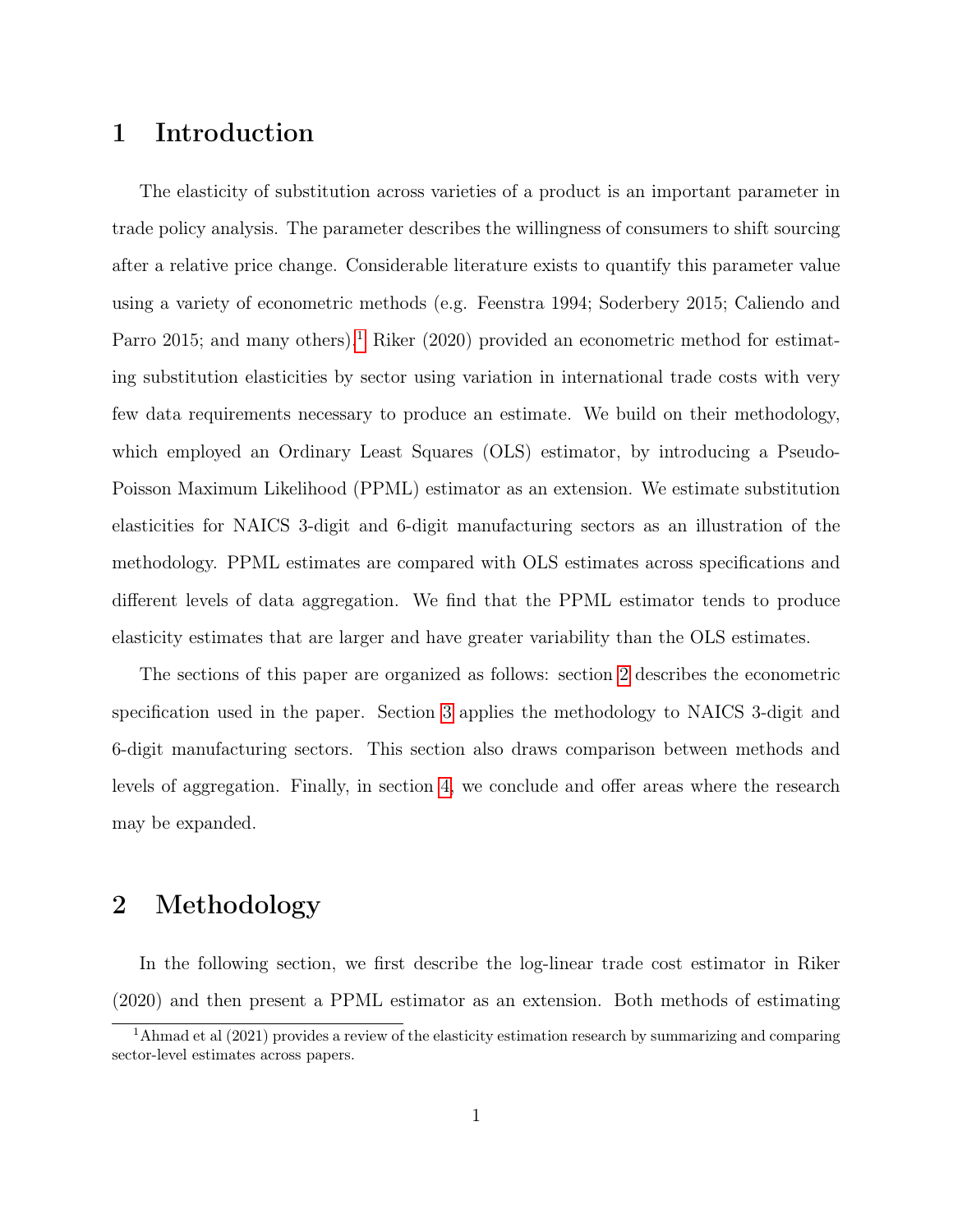the substitution elasticities use a gravity model with variation in international trade costs to identify the parameter, controlling for other demand and supply-side factors with a set of fixed effects. Constant elasticity of substitution (CES) demand for a specific product  $j$  from country c into custom's district  $d$  in year  $t$  is defined as:

<span id="page-3-0"></span>
$$
v_{jcdit} = k_{jct} E_{jit} (P_{jit})^{\sigma_j - 1} (p_{jct} f_{jcdt})^{1 - \sigma_j} (s_{jdit})^{-\sigma_j}
$$
\n
$$
\tag{1}
$$

where  $v_{jcdit}$  is the landed duty-paid value of individual i's expenditures,  $k_{jct}$  is a demand factor that reflects import quality,  $E_{jit}$  are total expenditures of individual i on product j from all sources,  $P_{jit}$  is the price index,  $p_{jet}$  is the producer price of product j from country c,  $f_{jcdt}$  are trade costs, and  $s_{jdit}$  are domestic shipping costs from district d to the individual. The elasticity of substitution for product j is denoted  $\sigma_j$ . To arrive at the estimating equation, we aggregate across individuals and take logs:

<span id="page-3-1"></span>
$$
ln v_{jcdt} = \alpha_{jct} + \gamma_{jdt} + \beta_j ln f_{jcdt} + \epsilon_{jcdt}
$$
\n(2)

where  $\beta_j = (1 - \sigma_j)$  and  $\epsilon_{jcdt}$  is the error term. Expressions for country-year  $(\alpha_{jct})$  and district-year  $(\gamma_{jdt})$  fixed effects can be derived from equation [\(1\)](#page-3-0):

$$
\alpha_{jet} = \ln \left[ k_{jet} \ (p_{jet})^{1-\sigma_j} \right] \tag{3}
$$

$$
\gamma_{jdt} = \ln \left[ \sum_{i} E_{jit} \left( P_{jit} \right)^{\sigma_j - 1} \left( s_{jdit} \right)^{-\sigma_j} \right] \tag{4}
$$

Country-year and district-year fixed effects reduce the data requirements in the econometric specification, controlling for variables where data would be difficult to obtain. The countryyear fixed effects control for supply-side factors like producer price changes and changes in import quality. The district-year fixed effects control for factors at the destination such as changes in the price index and total expenditures terms.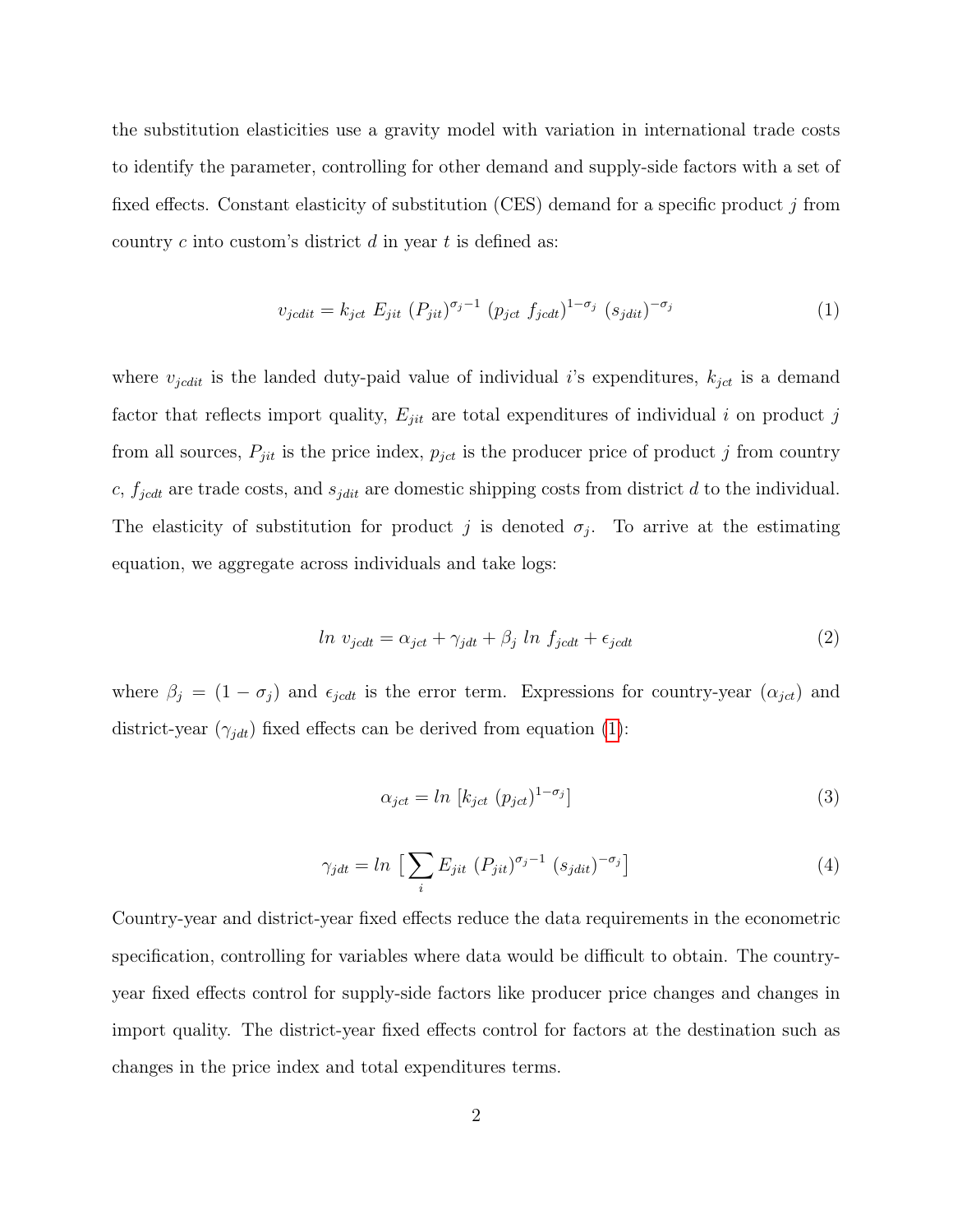Next we define the PPML estimating equation. This method was introduced in the gravity literature by Santos Silva and Tenreyro (2006) and has been recommended throughout the literature including in Yotov et al (2016). Taking the exponential of equation [2,](#page-3-1) the PPML estimating equation can be written as:

<span id="page-4-1"></span>
$$
v_{jcdt} = exp\left[\alpha_{jct} + \gamma_{jdt} + \beta_j \ln f_{jcdt}\right] + \delta_{jcdt} \tag{5}
$$

where  $\delta_{jcdt}$  is the error term for the PPML specification.

There are benefits to using PPML when estimating the substitution elasticities. First, one drawback of OLS is that it cannot take into account the information contained in the zero trade flows. These observations are not included when the dependent variable is logarithmic, as is the case with the OLS estimator, but are included when the model is in multiplicative form. Santos Silva and Tenreyro (2011) show that the PPML estimator is generally well-behaved, even when the proportion of zeros in the estimation data set is large.<sup>[2](#page-4-0)</sup> Another benefit of using PPML to estimate gravity is the ability to produce consistent estimates when heterskedasticity is present in the trade data. Santos Silva and Tenreyro (2006) point out that log-linearized models estimated by OLS can lead to misleading conclusions if the data is heteroskedastic. Equation [\(2\)](#page-3-1) critically relies on the assumption that  $\epsilon_{jcdt}$  is independent of the regressors. But by Jensen's inequality, the expected value of the log of a random variable does not equal the log of its expected value. If the variance of  $\epsilon_{jdet}$  depends on the regressors, it violates the condition of consistency for OLS.

<span id="page-4-0"></span>The two methods described above can be implemented with very few data requirements,

<sup>2</sup>Yotov et al (2016) discuss different solutions to the zero trade flows issue that have been used in the literature. One option is to add very small values to the zeroes so that they are not dropped. But as Head and Mayer (2014) points out, this should be avoided because the amount added to the zeroes is arbitrary and depends on the units of measurement, changing the interpretation of the coefficients. Also, Helpman et al (2008) propose a two-step selection process where the first stage determines the probability to export and the second stage use an OLS estimation that accounts for the selection into exporting due to fixed costs. But this approach can be challenging to implement and it may be difficult to find exclusion restrictions for the first stage. Yotov et al (2016) describe PPML as a convenient solution to the zero trade flows issue.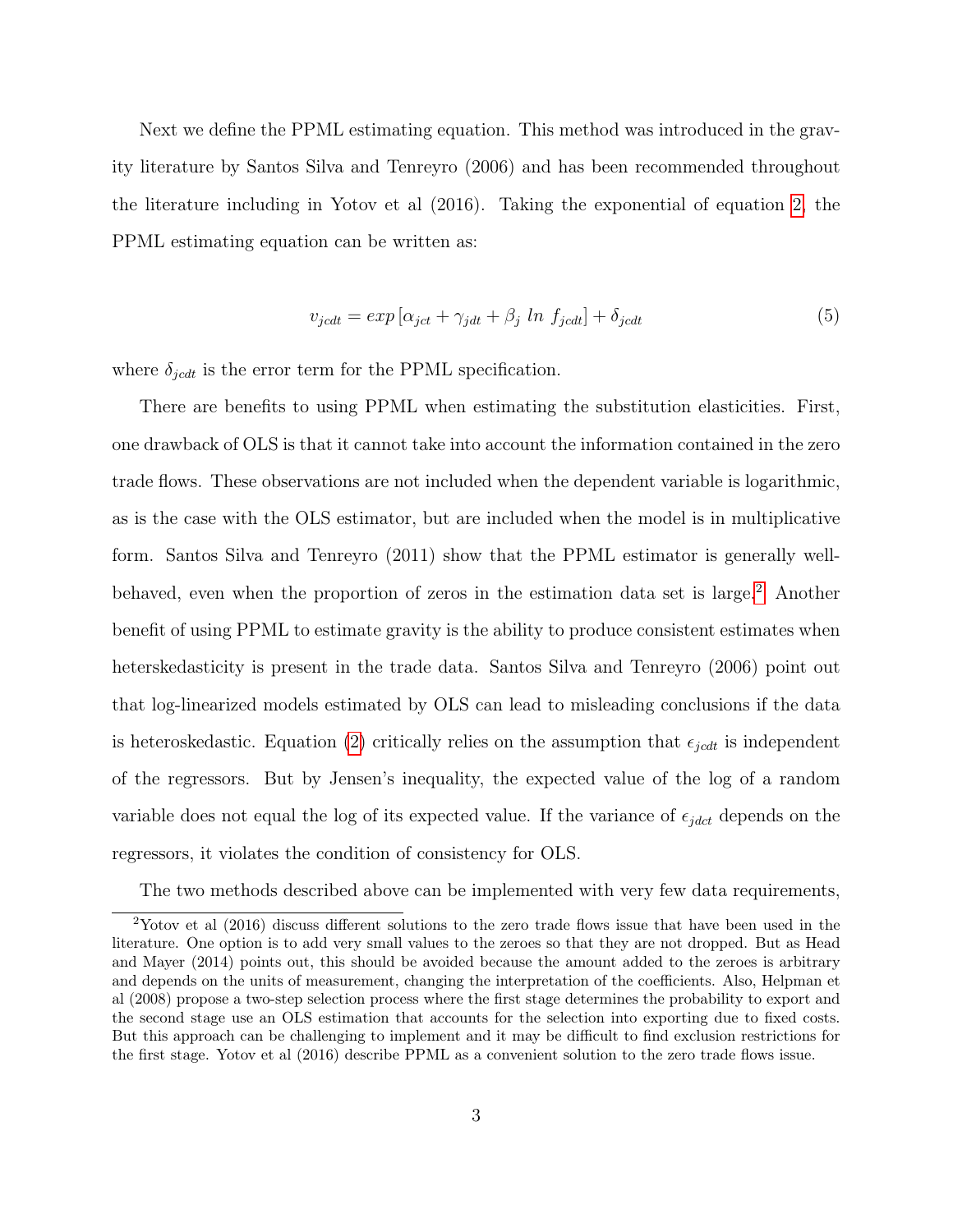requiring only a panel of U.S. imports data disaggregated by sector, source country, district of entry and year. We use a practical measure of trade costs  $(f_{jcdt})$ : the ratio of landed dutypaid import values and customs values, which includes international freight costs, import charges, and import duties. Using the ratio of the landed duty-paid imports over customs values for trade costs is a convenient method but has a few limitations. First, it has been pointed out in the literature that using ratios as proxies for trade costs may be problematic due to measurement error (Bergstrand et al, 2013). Second, as described above, one of the benefits of PPML is that it can capture information implicit in the zero trade flows. However, these trade flows will not be included in our PPML estimation in the section below because the trade cost measure will also be zero. An area of future research is to use observable determinants like distance as a proxy for trade costs.<sup>[3](#page-5-1)</sup>

#### <span id="page-5-0"></span>3 Estimation

Next, we illustrate the differences between methods by estimating the substitution elas-ticities for NAICS 3-digit and 6-digit manufacturing sectors.<sup>[4](#page-5-2)[5](#page-5-3)</sup> A five year panel  $(2016-20)$ of U.S. imports data was obtained from USITC's DataWeb, disaggregated by NAICS industry code, origin country, U.S. district of entry, and year. Elasticities were estimated using country-year district-year fixed effects denoted as directional fixed effects in the tables

<span id="page-5-1"></span><sup>&</sup>lt;sup>3</sup>The estimated coefficient of international distance would reflect the trade elasticity as well as the change in the cost of distance. The latter component could be estimated by regressing the trade cost ratio on international distance, and removed from the coefficient to isolate the trade elasticity.

<span id="page-5-2"></span><sup>&</sup>lt;sup>4</sup>Manufacturing codes were chosen as an example, but this method could be applied to any of the NAICS sectors.

<span id="page-5-3"></span><sup>5</sup>Redding and Weinstein (2019) discuss the implications of aggregating trade data in the gravity model. Data aggregation involves summing the level of trade rather than the log of trade, the left hand side of the gravity equation. This implies that estimating gravity at another level of aggregation may be interpreted as a log-linear approximation of the true gravity relationship. The method described in this paper of estimating the elasticity of substitution may, therefore, be best for more disaggregated sectors. We present both 3-digit and 6-digit estimates as an illustration.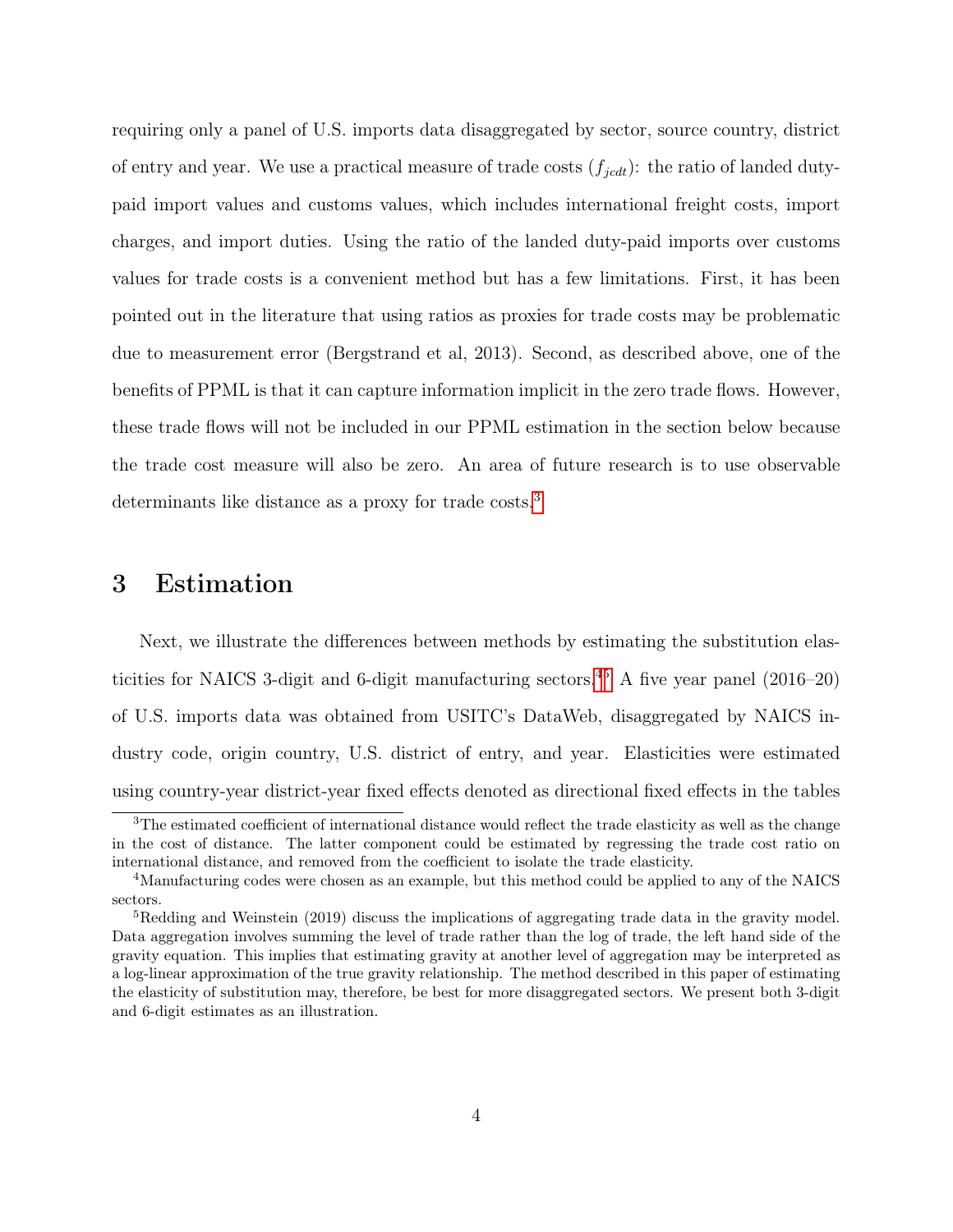below.[6](#page-6-0)

We use the *reghdfe* Stata command for OLS regressions and the *ppmlhdfe* Stata command for PPML regressions.<sup>[7](#page-6-1)</sup> The dependent variable used in the OLS regression is the log of trade flows and the dependent variable used in the PPML regressions is trade flows in levels. The magnitude of the dependent variable affects the convergence of the PPML estimator, so we re-scaled the PPML dependent variable to be in millions of dollars.

<span id="page-6-2"></span>

|               | Median OLS estimate.      | Median PPML estimate,     |
|---------------|---------------------------|---------------------------|
|               | directional fixed effects | directional fixed effects |
| NAICS 3-digit | 5.58                      | 13.23                     |
| NAICS 6-digit | 5.45                      | 9.08                      |

Table 1: Median Elasticity Estimates by Method

Median elasticity estimates are summarized in table [1,](#page-6-2) with the full set of estimates by NAICS code reported in the appendix. This table illustrates that the estimator choice can lead to significantly different outcomes. Median PPML estimates are larger than median OLS estimates. The pattern is also true at the product level for nearly all of the 3-digit and 6-digit NAICS codes in tables [2](#page-12-0) and [3.](#page-13-0) The distribution of estimates by model and level of disaggregation is shown in figure 1. For both NAICS 3-digit and 6-digit classifications, the distribution of OLS estimates have a lower mean value and are less dispersed than the PPML distributions. To measure variability, we calculated the standard deviation of the estimates. The OLS standard deviation (1.94) was significantly lower than the PPML standard deviation (8.42). The OLS estimates also had a smaller spread than the PPML estimates.

Note: This table presents median elasticity of substitution estimates for NAICS 3-digit and 6-digit manufacturing sectors. The full set of estimates are reported in the appendix. Directional fixed effects refer to country-year and district-year fixed effects.

<span id="page-6-0"></span> $6$ Country-district pair fixed effects could also be included in equations [\(2\)](#page-3-1) and [\(5\)](#page-4-1) to control for any time-invariant factors between locations. However, we do not use pair fixed effects because the inclusion of pair fixed effects would remove most of the variation in our trade cost measure.

<span id="page-6-1"></span><sup>&</sup>lt;sup>7</sup>The *ppmlhdfe* Stata command by Correia, Guimaraes, and Zylkin was used instead of the *ppml* command because of the multiple types of fixed effects. The glm, family(poisson) Stata command could also be used.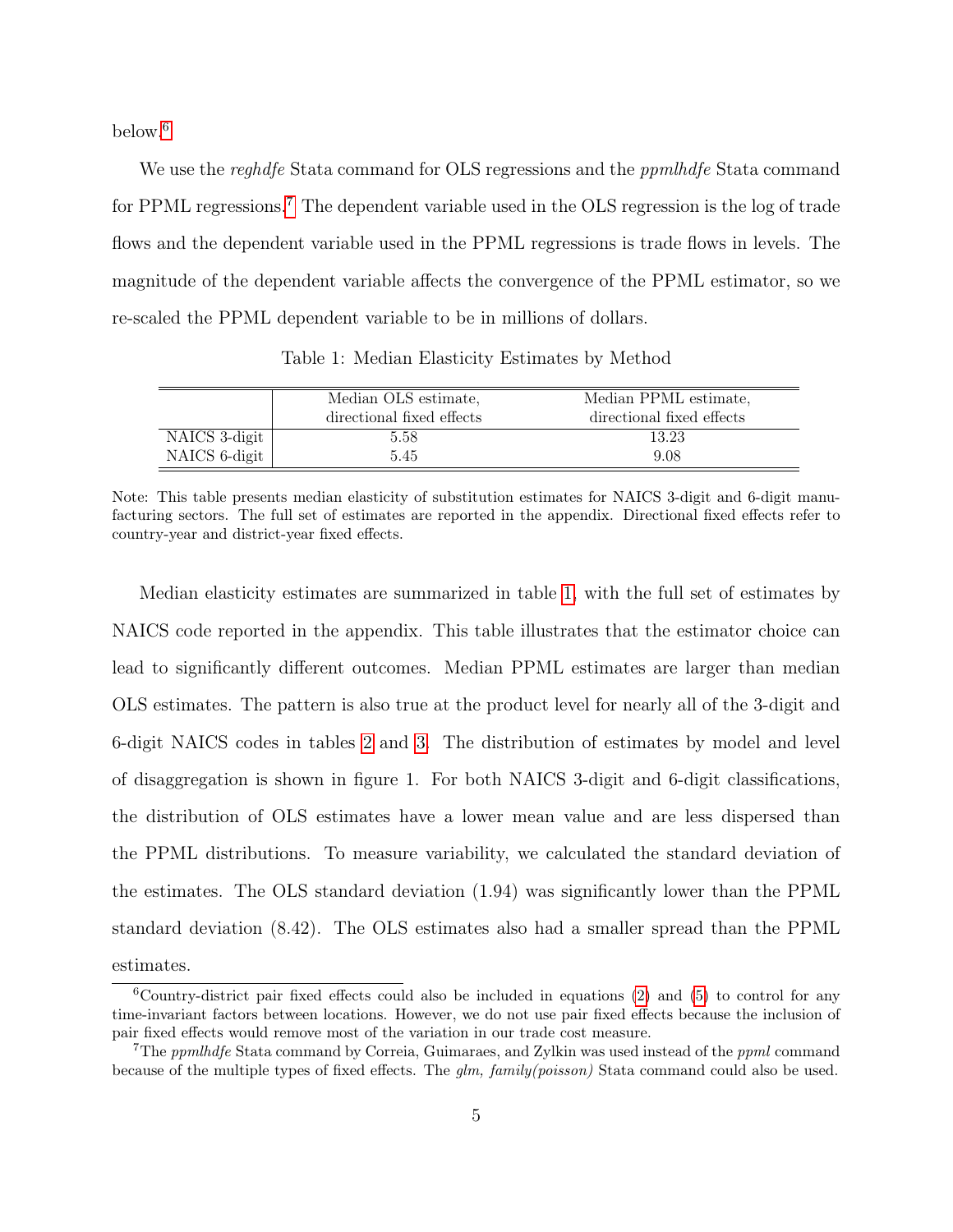

Figure 1: Distribution of Estimates by Method and Aggregation Level

When estimating elasticities over a wide range of sectors, the number of outlier or negative estimates can be a useful measure of plausibility. For the NAICS 3-digit estimates, zero of the OLS estimates and 14 of the PPML estimates were above 10. At the 6-digit level, there were two OLS estimates and 17 PPML estimates either below one or larger than 10.[8](#page-7-0) While the PPML estimates are larger, with many estimates above 10, it is interesting to note that their relative ranking based on magnitude of the estimate is similar to the OLS ranking. Under both methods, NAICS 327 (Nonmetallic Mineral Processing) had the lowest ranked estimate and NAICS 334 (Computer and Electronic Product Manufacturing) had the highest ranked estimate. NAICS 321 (Wood Product Manufacturing) has estimates that were both ranked fourth. 12 of the 21 estimates at the 3-digit level were within three ranks of eachother. So despite differences in magnitude, the estimate ranks were roughly preserved.

Comparing estimates with the literature, Fontagne et al (2019) estimated product-level elasticities at the 6-digit Harmonized Tariff Schedule (HTS) level using a PPML estimator. Noting that they estimated all 5,000 product codes and we only have a small sub-sample

<span id="page-7-0"></span><sup>&</sup>lt;sup>8</sup>It is possible that some product codes may have too little variation in the data to produce a suitable estimate. The product code could have too few country-district observations or little variation in trade costs over the years used in the panel. We checked the number of observations for each NAICS code in the estimation ex ante to eliminate products with few observations. At the more aggregated NAICS 3-digit level, this specific issue is not a concern.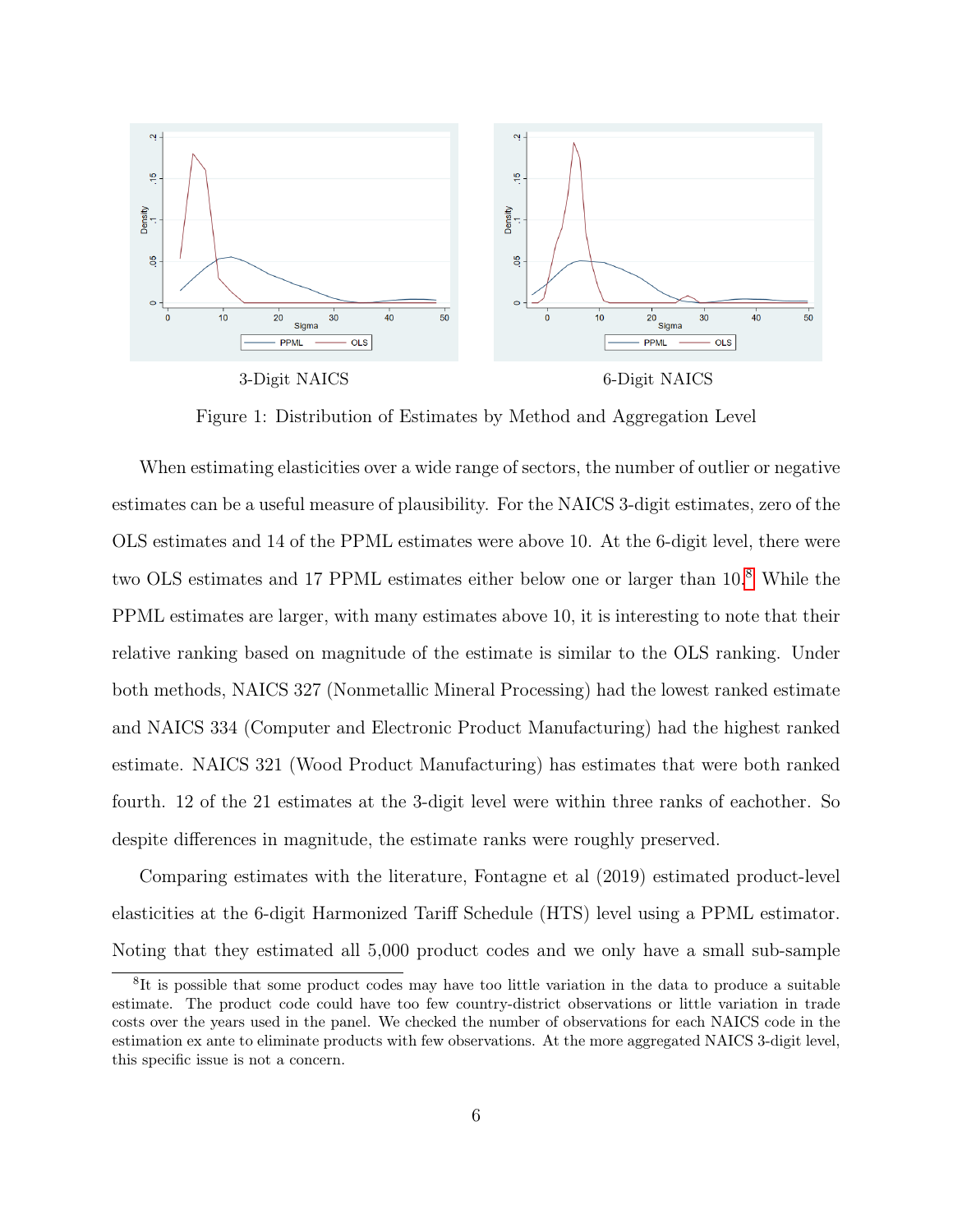of estimates in this paper, our median and mean estimates are roughly similar to their estimates. The mean substitution elasticity estimate at the HS6 level in Fontagne et al (2019) was 10.8 and the median estimate was 8.3. The mean NAICS 6-digit PPML estimate in this paper is 12.1 and the median estimate is 9.1. Comparing to other estimates in the literature, Broda and Weinstein (2006) report a mean of 6.6 at the SITC 5-digit level and 12.6 at the tariff-line level, and Romalis (2007) reports estimates between 6.2 and 10.9 at the HTS 6-digit level. Other papers have lower averages: for example, Simonovska and Waugh (2014) report a mean of 4.12 and Giri et al (2020) report a median elasticity of 4.38.

#### <span id="page-8-0"></span>4 Conclusion

This paper describes a practical approach to estimating the elasticity of substitution at the sector level with a PPML estimator, building on the methodology described in Riker (2020). The method is practical because there are few data requirements–a panel of import data and a measure of trade costs– with unobservable factors absorbed into the directional and pair fixed effects. As an illustration, the method is applied to NAICS 3-digit and 6 digit manufacturing sectors. Substitution elasticity estimates using PPML are compared to estimates produced with OLS methods and across different levels of aggregation. We find that PPML estimates tend to be larger and have greater variability than the OLS estimates.

Further research in this area could estimate substitution elasticities over a wider variety of NAICS codes to see if the patterns described in this paper continue to hold. Also, this paper identifies patterns in a sample of elasticity estimates, but does not attempt to identify the superiority of one method over another. Additional work is needed to understand which method may be better. Future versions of this paper could also replace the trade cost measure, calculated using the ratio of landed duty-paid import values and customs values, with a proxy based on observable determinants. The methodology could also be extended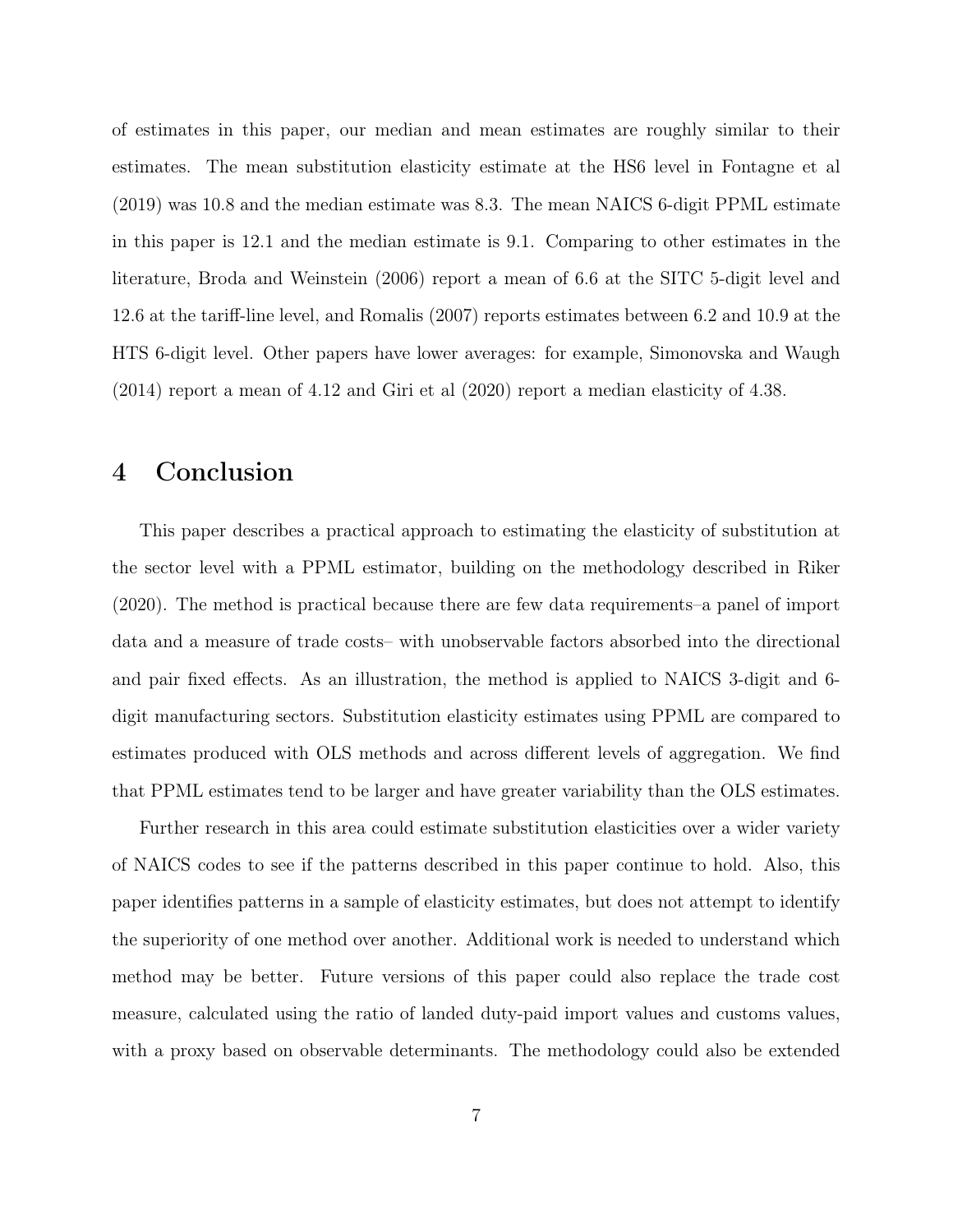further to include domestic trade flows to follow recommendations provided in Yotov et al (2016).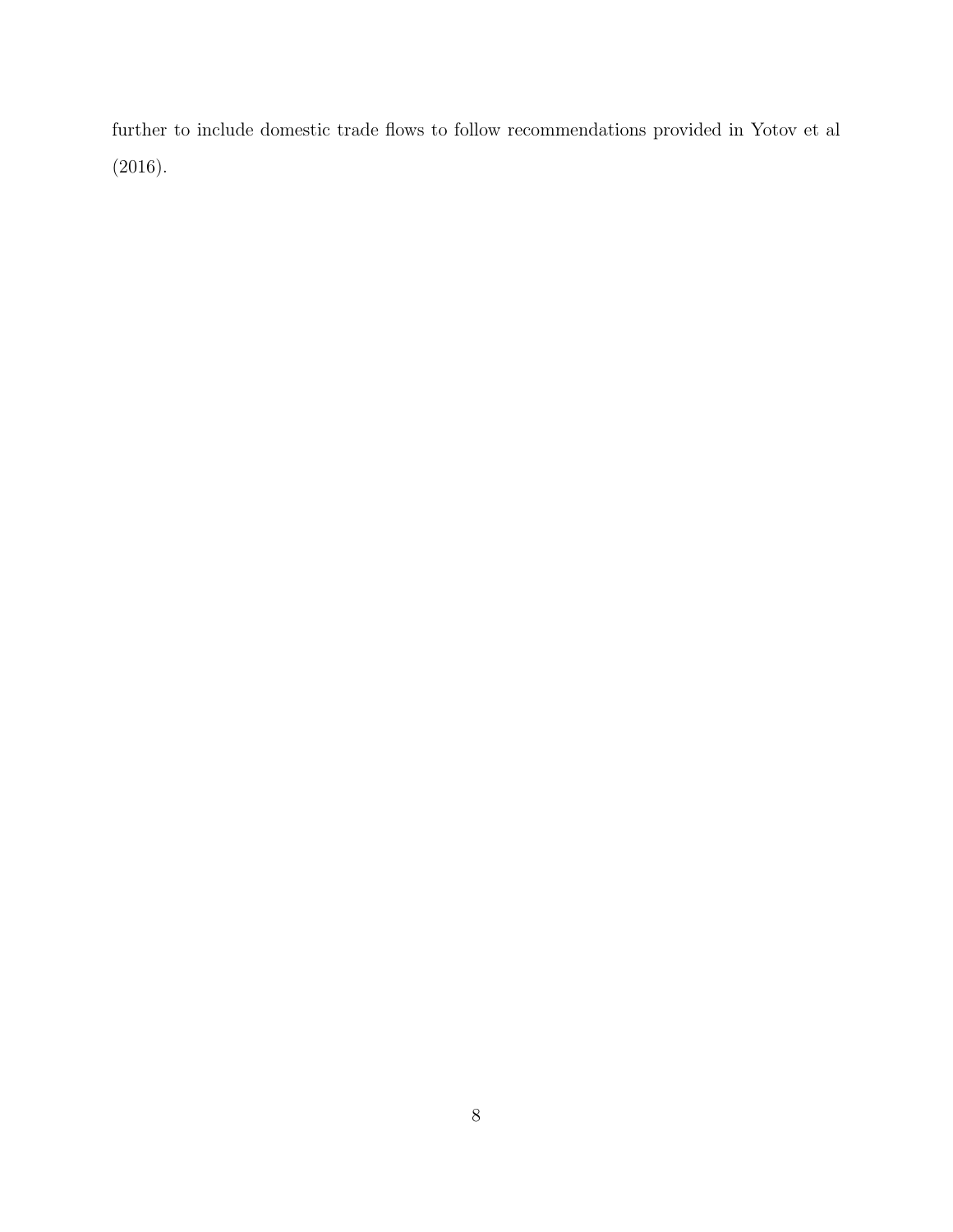### References

- Ahmad, S., Montgomery, C. and Schreiber, S. (2021). A Comparison of Sectoral Armington Elasticity Estimates in the Trade Literature, Journal of International Commerce and Economics .
- Anderson, J. E. and van Wincoop, E. (2003). Gravity with Gravitas: A Solution to the Border Puzzle, American Economic Review 93(1): 170–192.
- Bergstrand, J. H., Egger, P. and Larch, M. (2013). Gravity Redux: Estimation of Gravity-Equation Coefficients, Elasticities of Substitution, and General Equilibrium Comparative Statics under Asymmetric Bilateral Trade Costs, Journal of International Economics **89**(1): 110–121.
- Broda, C. and Weinstein, D. E. (2006). Globalization and the Gains from Variety, The Quarterly Journal of Economics  $121(2)$ : 541–585.
- Caliendo, L. and Parro, F. (2015). Estimates of the Trade and Welfare Effects of NAFTA, The Review of Economic Studies 82: 1–44.
- Feenstra, R. C., Luck, P., Obstfeld, M. and Russ, K. N. (2018). In Search of the Armington Elasticity, The Review of Economics and Statistics 100(1): 135–150.
- Fontagne, L., Guimbard, H. and Orefice, G. (2019). Product-Level Trade Elasticities: Worth Weighting For, CEPII Working Paper (2019-17).
- Giri, R., Yi, K.-M. and Yilmazkuday, H. (2021). Gains from Trade: Does Sectoral Heterogeneity Matter?, Journal of International Economics 129: 1–27.
- Head, K. and Mayer, T. (2014). Chapter 3 Gravity Equations: Workhorse, Toolkit, and Cookbook, Handbook of International Economics 4: 131–195.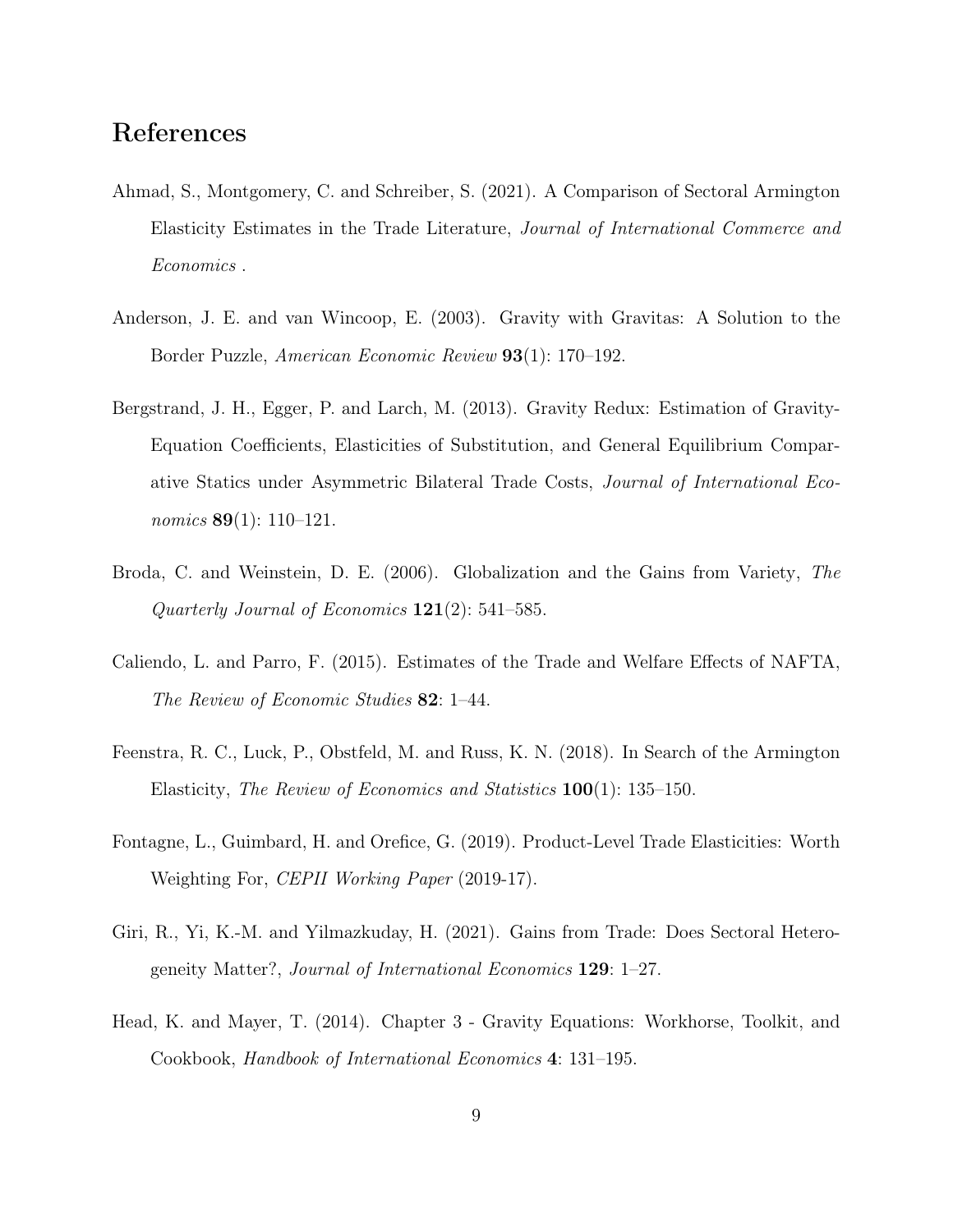- Hertel, T., Hummels, D., Ivanic, M. and Keeney, R. (2007). How Confident can we be of CGE-based Assessments of Free Trade Agreements?, Economic Modelling 24(4): 611– 635.
- Redding, S. J. and Weinstein, D. E. (2019). Aggregation and the gravity equation, AEA Papers and Proceedings 109: 1–6.
- Riker, D. (2020). A Trade Cost Approach to Estimating the Elasticity of Substitution, USITC Economics Working Paper Series 2020–07–D .
- Romalis, J. (2007). NAFTA's and CUSFTA's Impact on International Trade, The Review of Economics and Statistics 89(3): 416–435.
- Santos Silva, J. M. C. and Tenreyro, S. (2006). The Log of Gravity, The Review of Economics and Statistics 88(4): 641–658.
- Santos Silva, J. M. C. and Tenreyro, S. (2011). Further simulation evidence on the performance of the Poisson pseudo-maximum likelihood estimator, Economic Letters 112(2): 220–222.
- Simonovska, I. and Waugh, M. E. (2014). The Elasticity of Trade: Estimates and Evidence, Journal of International Economics 92(1): 34–50.
- Soderbery, A. (2015). Estimating Import Supply and Demand Elasticities: Analysis and Implications, Journal of International Economics 96: 1–17.
- Yotov, Y. V., Piermartini, R., Monterio, J.-A. and Larch, M. (2016). An Advanced Guide to Trade Policy Analysis: The Structural Gravity Model, WTO Publications.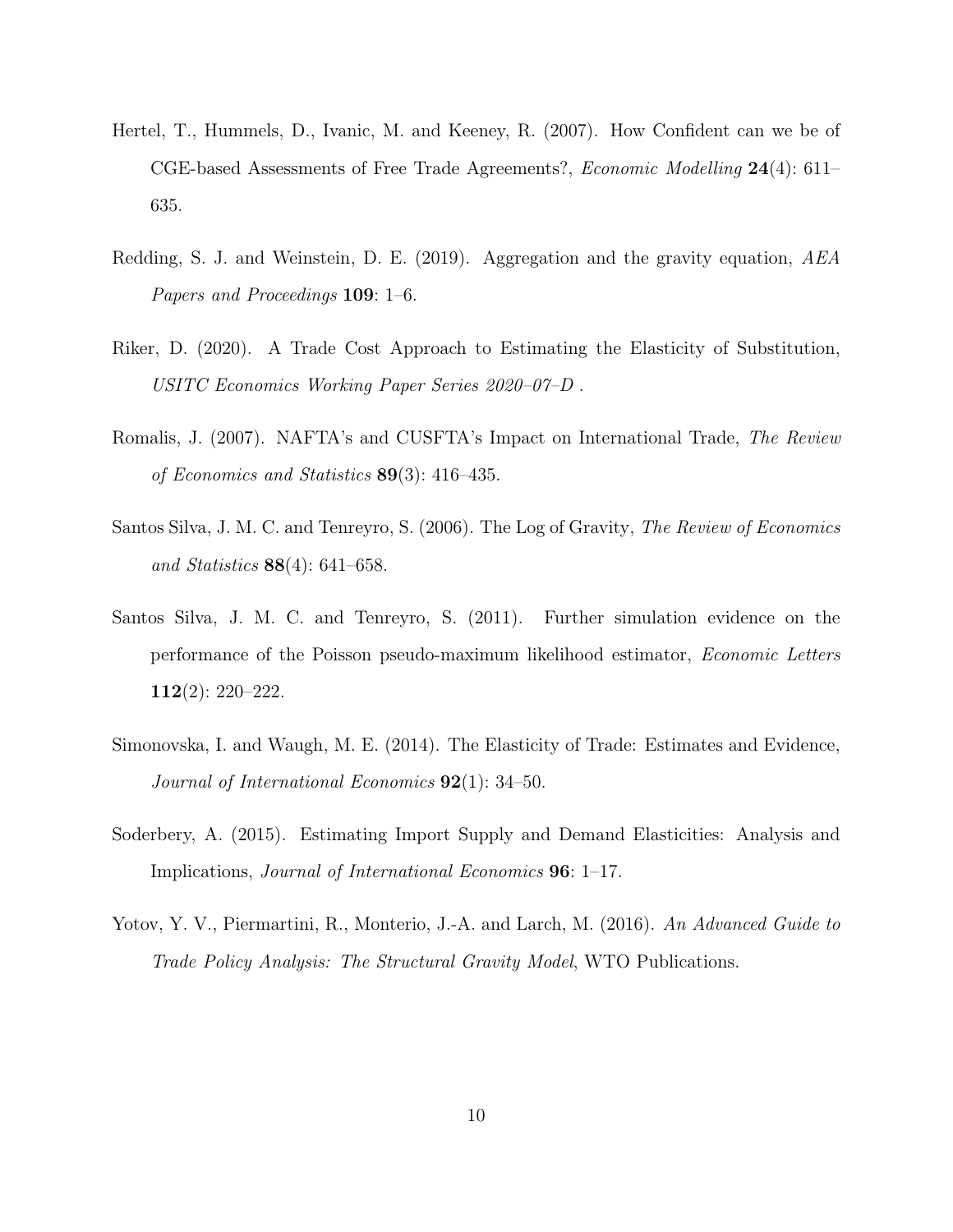## <span id="page-12-0"></span>Appendix

| Naics | OLS estimate,             | PPML estimate,            |
|-------|---------------------------|---------------------------|
|       | directional fixed effects | directional fixed effects |
| 311   | 5.576(0.244)              | 14.29(1.571)              |
| 312   | 3.368(0.399)              | 6.472(1.296)              |
| 313   | 5.219(0.239)              | 13.66(1.099)              |
| 314   | 5.372(0.222)              | 20.60(1.910)              |
| 315   | 6.119(0.292)              | 13.23(1.598)              |
| 321   | 3.437(0.217)              | 8.229(1.091)              |
| 322   | 4.287(0.289)              | 11.16(1.457)              |
| 323   | 3.243(0.371)              | 11.15(1.948)              |
| 324   | 9.290(0.617)              | 9.619(1.530)              |
| 325   | 7.134(0.355)              | 26.05(1.299)              |
| 316   | 5.616(0.270)              | 7.204(1.143)              |
| 326   | 4.071(0.207)              | 22.97(2.567)              |
| 327   | 2.870(0.196)              | 5.846(0.951)              |
| 331   | 6.012(0.345)              | 8.954 (0.895)             |
| 332   | 5.073(0.286)              | 16.72(2.174)              |
| 333   | 6.450(0.439)              | 15.13(3.567)              |
| 334   | 10.41(0.601)              | 44.80(5.600)              |
| 335   | 6.707(0.323)              | 22.52(2.885)              |
| 336   | 7.245(0.555)              | 10.74(2.142)              |
| 337   | 4.293(0.171)              | 9.304(1.593)              |
| 339   | 7.110(0.345)              | 19.37(2.291)              |

Table 2: Elasticity of Substitution Estimates at the NAICS 3 digit Level

Note: This table presents elasticity of substitution estimates at the NAICS 3-digit level for manufacturing products. Point estimates are listed with standard errors in parentheses. Directional fixed effects refer to country-year and district-year fixed effects. Median estimates are reported in the body of the paper.